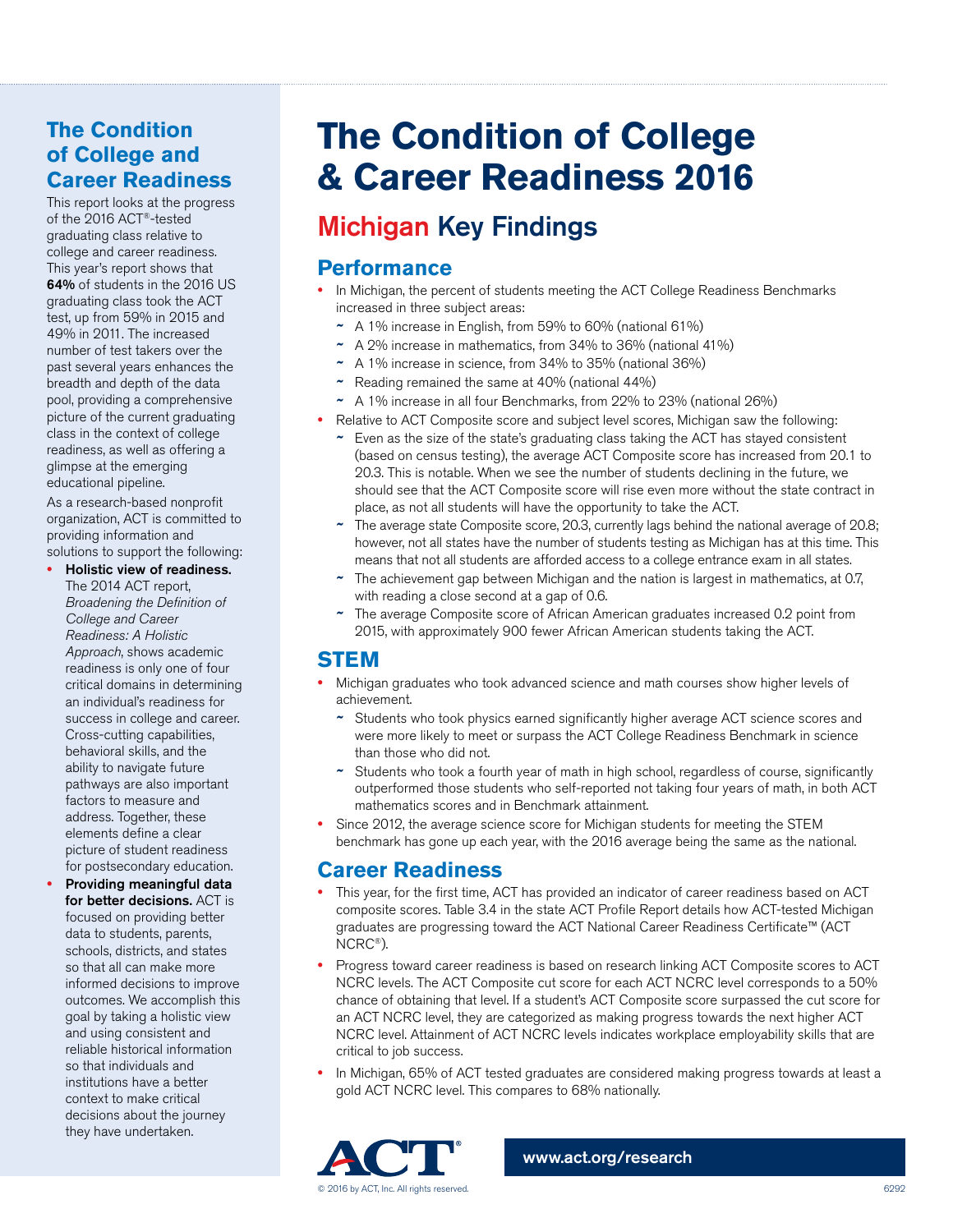## **Behaviors that Impact Access and Opportunity**

- **•** Testing patterns
	- **~** In 2005, 57% of White students tested only once, and in 2016, 63% of White students tested only once.
	- **~** In 2005, 57% of African American students tested only once, and in 2016, 64% of African American students tested only once.
	- **~** In 2016, ALL students (not depending on grade) tested better on overall Composite scores by taking the test more than once. Composite scores of 10th graders who took the test more than once jumped over 3 points, 11th graders' scores increased by 1 point, and 12th graders' scores increased by 0.6 point. These results show that if students are willing to put in the time and effort to take the assessment again, they will more than likely see a jump in Composite score.
	- **~** Over the past five years, the number of minority graduates in Michigan taking the ACT has seen some variablity.
		- **•** African American students: The number of African American test takers has dropped 8%, and their average composite scores rose from 16.0 in 2012 to 16.5 in 2016.
	- **•** Hispanic students: The number of Hispanic test takers has increased by nearly 20%, and their average composite scores rose from 18.2 in 2012 to 18.5 in 2016.
- **•** Below are the top five colleges and universities to which Michigan graduates sent their ACT scores:
	- 1. Michigan State University
	- 2. Central Michigan University
	- 3. University Of Michigan–Ann Arbor
	- 4. Grand Valley State University
	- 5. Western Michigan University
- **•** Ohio State University is the out-of-state school that receives the most scores from Michigan students.
- **•** The ACT Educational Opportunity Service (EOS) opt-in rate for Michigan was 74.1%, the racial breakdowns are as followed.

|     | African American<br>American Indian Asian Hispanic Islander Races White |      |      | Pacific   More | Two or |      |
|-----|-------------------------------------------------------------------------|------|------|----------------|--------|------|
| 817 | 69.5                                                                    | 76.5 | 80.6 | 769            | 789    | 74.1 |

**•** "Get Your Name in the Game" information

**~** A total of 11 institutions took advantage of access to underserved learners' names to possibly get involved in the college recruiting process. More than 292,000 names were loaded and available to these 11 institutions to work with students who submitted their names via EOS.

- **•** Fee Waiver Usage
	- **~** In Michigan, there were 9,412 fee waivers issued and 6,472 of those were used. This equates to a 68.8% usage rate. The national rate was 74.5%.
	- **~** 60.0%, or 1,766, of all unused fee waivers were issued to African Americans.
	- **~** ACT provides students fee waivers to provide more access and opportunity for students.

## **Pipeline**

- **•** Only 4% of ACT-tested Michigan 2016 graduates expressed an interest in pursuing education as a major or career. Those students earned an average ACT Composite score of 20.5, higher than the state average of 20.3. In comparison, 18% expressed an interest in pursuing Health Sciences and Technologies and 9% expressed interest in business.
- **•** Aspirations matter. Students in Michigan who aspire to a higher level of postsecondary education achieve higher ACT Composite scores.
	- **~** Graduates who aspire to a graduate degree earn an average Composite score of 23.3.
	- **~** Graduates who aspire to a bachelor's degree earn an average Composite score of 20.1.
	- **~** Graduates who aspire to an associate's degree earn an average Composite score of 16.6.

## **ACT Footprint**

| ACT Aspire® ACT Aspire ACT |       |       | <b>ACT</b><br>Summative Periodic Engage <sup>®</sup> QualityCore® PreACT <sup>™</sup> WorkKeys® |       | <b>ACT</b> |
|----------------------------|-------|-------|-------------------------------------------------------------------------------------------------|-------|------------|
| 15.874                     | 3.962 | 3.416 | $\overline{\phantom{0}}$                                                                        | 1.452 | 58.980     |

\* PreACT refers to preorders for FY17.

*These are the number of each of these assessments delivered in the state and not reflective of the 2016 ACT-tested graduating class.*

## **Special State Talking Points**

- **•** In 2016, ACT honored exemplars in 41 states as part of our ACT College & Career Readiness Campaign. In Michigan, these honorees include:
	- **~** Student—Juhi Patel, Huron High School
	- **~** School—Bloomingdale Middle and High School
	- **~** Career/Workforce—Butterball Farms, Inc.
- **•** ACT will be conducting three College and Career Readiness Workshops in the fall for educators to attend free of charge:
	- **~** Detroit (9/26/16)
	- **~** East Lansing (10/12/16)
	- **~** Sault Ste. Marie (11/7/16)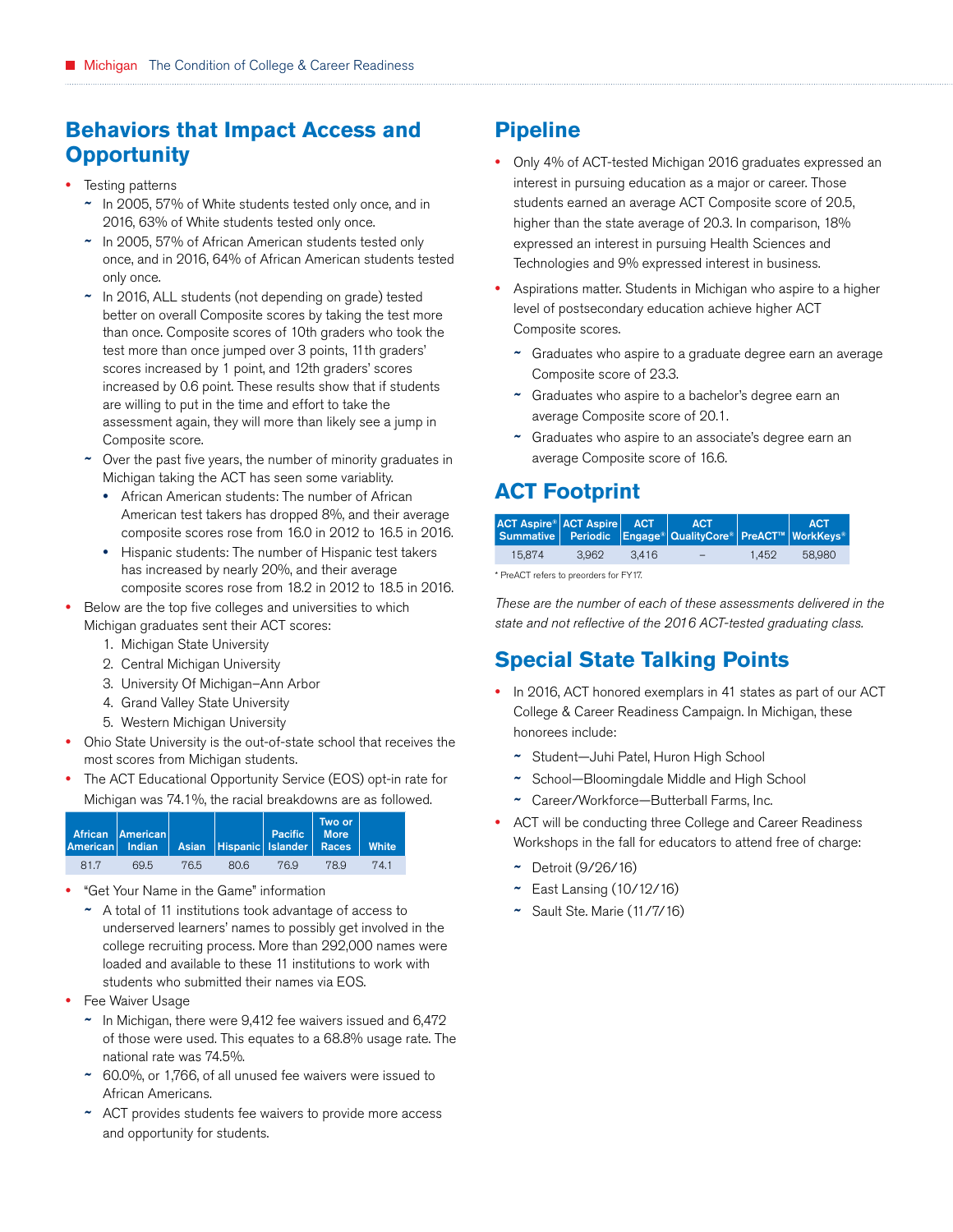## **Your State College and Career Readiness Attainment, Participation, and Opportunity** Michigan



#### Percent of 2016 ACT-Tested High School Graduates Meeting ACT College Readiness Benchmarks by Subject

#### Note: Percents in this report may not sum to 100% due to rounding.

#### Percent of 2012–2016 ACT-Tested High School Graduates Meeting ACT College Readiness Benchmarks\*



\* ACT College Readiness Benchmarks in reading and science were revised in 2013.

### **Student Data Trends**

**•** Between 2012 and 2016, the number of students taking the ACT in Michigan increased by 0.6%.

#### Student Condition Data Interest Trends: 2012–2016, State vs. Nation

| <b>Outcome</b>                         | <b>Cohort</b>   | 2012      | 2013      | 2014      | 2015      | 2016      |
|----------------------------------------|-----------------|-----------|-----------|-----------|-----------|-----------|
|                                        | <b>Michigan</b> | 100%      | 100%      | 100%      | 100%      | 100%      |
| <b>Percent Tested</b>                  | <b>Nation</b>   | 52%       | 54%       | 57%       | 59%       | 64%       |
| <b>N</b> Tested                        | <b>Michigan</b> | 114,727   | 120.451   | 119,990   | 118,555   | 115,454   |
|                                        | <b>Nation</b>   | 1,666,017 | 1,799,243 | 1,845,787 | 1,924,436 | 2,090,342 |
| <b>Average English</b><br><b>Score</b> | <b>Michigan</b> | 19.3      | 19.1      | 19.3      | 19.4      | 19.9      |
|                                        | <b>Nation</b>   | 20.5      | 20.2      | 20.3      | 20.4      | 20.1      |
| <b>Average Reading</b>                 | <b>Michigan</b> | 20        | 20        | 20.2      | 20.3      | 20.7      |
| <b>Score</b>                           | <b>Nation</b>   | 21.3      | 21.1      | 21.3      | 21.4      | 21.3      |
| <b>Average Mathematics</b>             | <b>Michigan</b> | 20.1      | 19.9      | 19.9      | 19.9      | 19.9      |
| <b>Score</b>                           | <b>Nation</b>   | 21.1      | 20.9      | 20.9      | 20.8      | 20.6      |
| <b>Average Science</b>                 | <b>Michigan</b> | 20.4      | 20.2      | 20.4      | 20.4      | 20.5      |
| <b>Score</b>                           | <b>Nation</b>   | 20.9      | 20.7      | 20.8      | 20.9      | 20.8      |
| <b>Average Composite</b>               | <b>Michigan</b> | 20.1      | 19.9      | 20.1      | 20.1      | 20.3      |
| <b>Score</b>                           | <b>Nation</b>   | 21.1      | 20.9      | 21        | 21        | 20.8      |



#### [www.act.org/research](http://www.act.org/research)

© 2016 by ACT, Inc. All rights reserved. 6292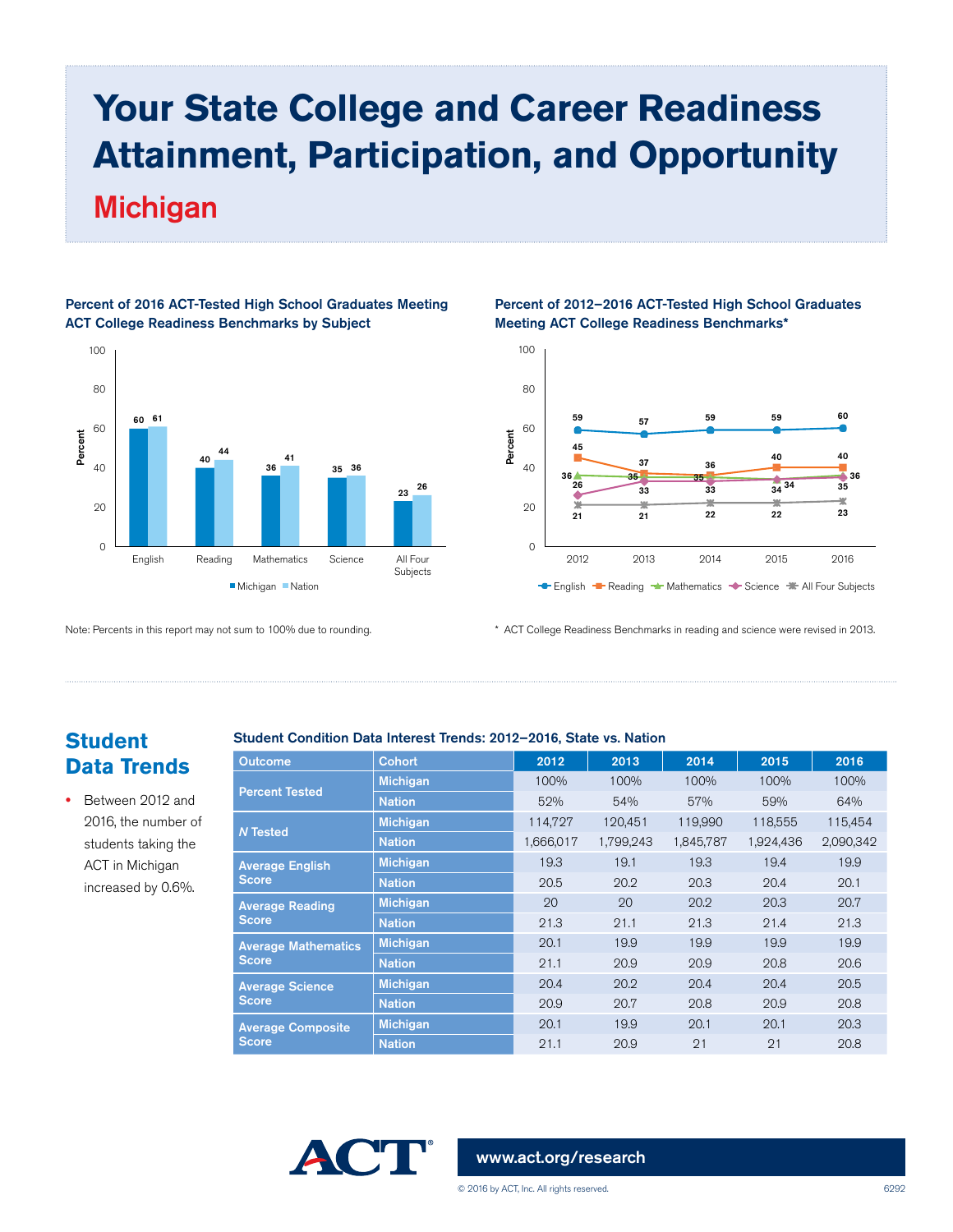#### Percent of 2016 ACT-Tested High School Graduates by ACT College Readiness Benchmark Attainment and Subject



#### Percent of 2012–2016 ACT-Tested High School Graduates by Race/Ethnicity



Note: Values less than 0.5% will not appear.



#### Percent of 2016 ACT-Tested High School Graduates by Educational Aspirations

#### Trends in Percent of ACT-Tested High School Graduates by Number of ACT College Readiness Benchmarks (CRBs) Attained



#### Percent of 2012–2016 ACT-Tested High School Graduates Meeting Three or More Benchmarks by Race/Ethnicity



There is good news in that 82% of Michigan's 2016 ACT-tested graduates aspired to postsecondary education. Interestingly enough, 83% of Michigan's 2015 ACT-tested graduating class aspired to enroll in postsecondary education, compared to 58% who actually did enroll. If we fully closed the aspirational gap, an additional 29,797 of the 2015 ACT-tested graduates from Michigan would have enrolled in postsecondary education.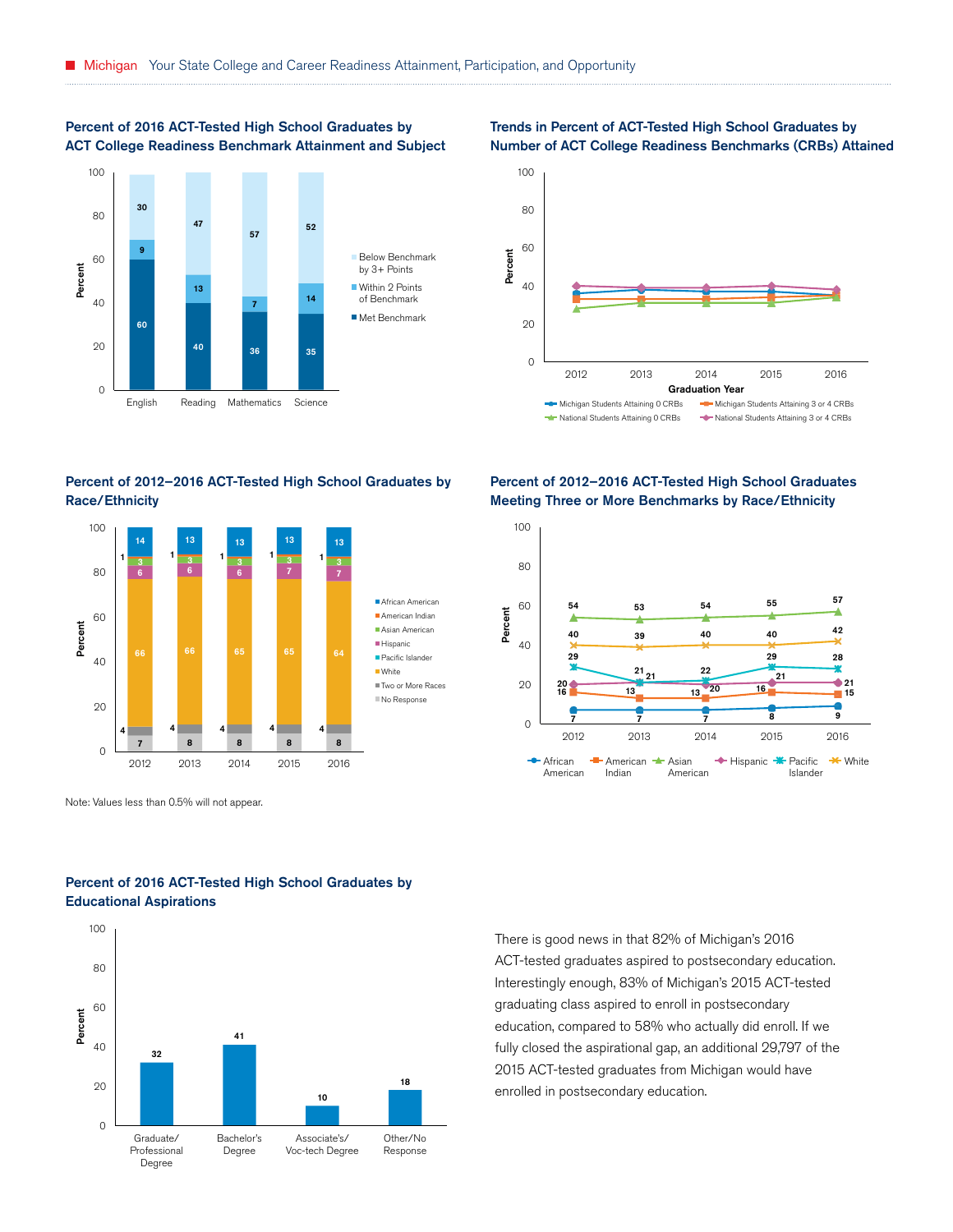

## **What You Need to Know**

At ACT, we are inspired every day to make a positive difference. Here are a few ways we are making an impact each day in the lives of students, teachers, education, policy makers, and workforce leaders.



- **•** Enhancements to ACT Score Reports starting in September 2016
- **•** Introduction of ACT Kaplan Online Prep Live in September 2016
- **•** New Score Reports



- **•** Affordable cost—\$12 per student tested for schools, districts, and states
- **•** Flexible administration—Schools, districts, and/or states may administer on any date between September 1, 2016 and June 1, 2017
- **•** Structured test environment—Similar to what the student will experience when taking the ACT test

# **Online Prep Live**

## **ACT KAPLAN**

- **•** A virtual classroom experience that delivers all the benefits of ACT Online Prep, plus an interactive teaching experience
- **•** Live learning experiences available at no cost to students who register for the ACT using a fee waiver
- **•** Recorded sessions available on demand to provide maximum flexibility to students

# **ACT** Aspire

- **•** New Performance Level Descriptors coming in August 2016
- **•** More than 5 million ACT Aspire online assessments administered to US students since January 2016, a major milestone for the program and up by more than 130% compared to the previous year
- **•** New Score Reports

# $\Gamma$ <sup>®</sup> Engage<sup>®</sup>

- **•** Helps schools face the challenge of preparing students for success after high school. Read the latest white paper, *Identifying Skills to Succeed in School, at Work, and in the "Real World."*
- **•** New Score Reports

# **ACT** WorkKeys

- **•** Updated versions of the ACT National Career Readiness Certificate (ACT NCRC) assessments and credential coming in summer 2017
- **•** Fully updated ACT WorkKeys curriculum and test prep available in summer 2017 to support the updated ACT NCRC assessments
- **•** Will include a new test delivery platform that will introduce features and functionality important to ACT WorkKeys customers

## www.act.org/condition2016